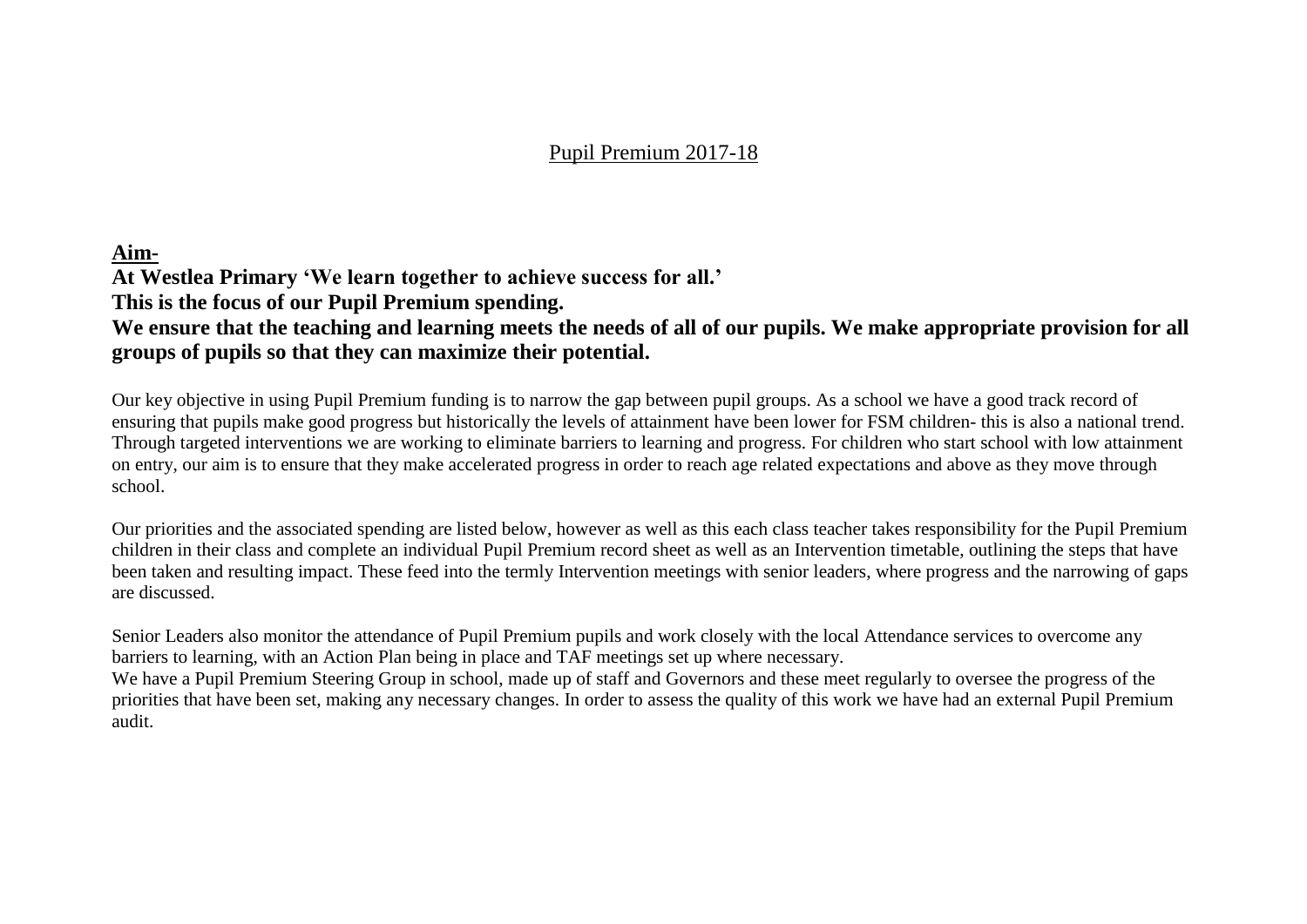## **Spending Priorities 2017-2018**

| <b>Use of Funding</b>                     | Cost      |
|-------------------------------------------|-----------|
| KS1 Intervention                          | £4,000    |
| <b>Additional Teacher</b>                 | £43,000   |
| <b>Additional Support</b><br><b>Staff</b> | £49,000   |
| <b>Improve Attendance</b>                 | £4,000    |
| <b>Cool Milk</b>                          | £1,400    |
| <b>Music Tuition</b>                      | £3,000    |
| <b>OAA/Educational</b><br>visits          | £6,060    |
|                                           |           |
| <b>Total</b>                              | £,110,460 |
| Pupil Premium<br>Allocation               | £110,460  |

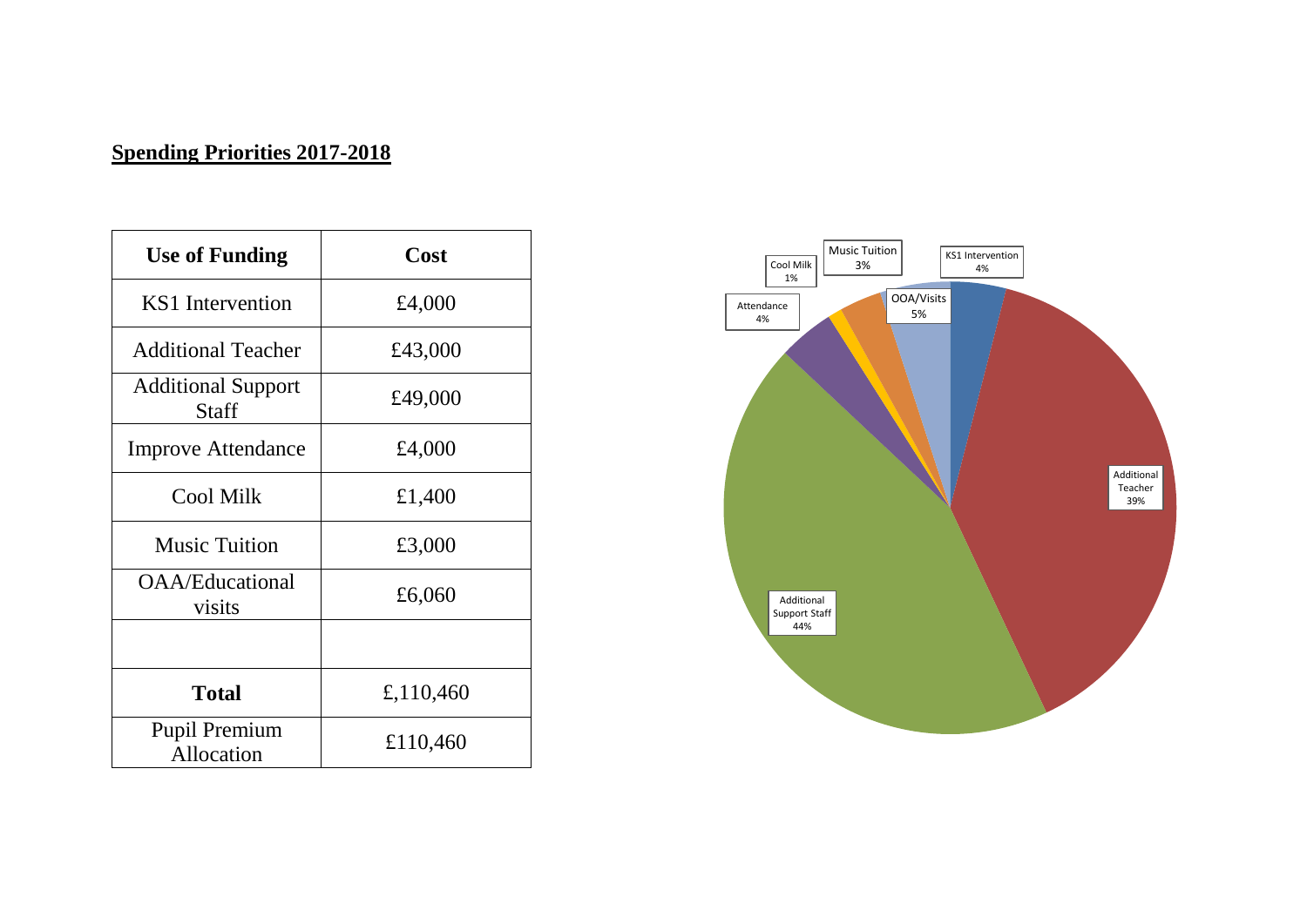| <b>Desired</b>      | <b>Action</b>              | Cost    | <b>Staff Lead</b> | <b>Monitoring/Review</b> | <b>Outcome/Impact</b> |
|---------------------|----------------------------|---------|-------------------|--------------------------|-----------------------|
| <b>Outcome</b>      |                            |         |                   | <b>Date</b>              |                       |
| To accelerate       | An additional TA will be   | £4,000  | Deputy Head       | On-going monitoring      |                       |
| progress and        | employed for 50% of the    |         | teacher           | with half                |                       |
| narrow              | week to work with          |         |                   | termly/termly            |                       |
| performance gaps    | focused groups in literacy |         |                   | assessments              |                       |
| at KS1              | and maths. (Costs          |         |                   |                          |                       |
|                     | included below)            |         |                   | Review date- January     |                       |
|                     | A teacher will be          |         |                   | 2018                     |                       |
|                     | employed one afternoon a   |         |                   |                          |                       |
|                     | week to do individualised  |         |                   |                          |                       |
|                     | intervention/catch up      |         |                   |                          |                       |
|                     | programs                   |         |                   |                          |                       |
| To reduce the Y6    | An additional teacher will | £43,000 | KS2 Leader        | On-going monitoring      |                       |
| class size in order | be employed so that the    |         |                   | with half                |                       |
| to develop a        | Y6 class can be halved.    |         |                   | termly/termly            |                       |
| personalised,       | This will also allow each  |         |                   | assessments              |                       |
| focused approach    | teacher to focus on either |         |                   |                          |                       |
| to learning, with   | literacy or numeracy so    |         |                   | Review date- January     |                       |
| increased           | developing an expertise in |         |                   | 2018                     |                       |
| opportunities for   | this area.                 |         |                   |                          |                       |
| learning and        |                            |         |                   |                          |                       |
| sustained progress  |                            |         |                   |                          |                       |
| at KS2              |                            |         |                   |                          |                       |
| To maximize         | Two TAs will be            | £49,000 | Head teacher      | On-going monitoring      |                       |
| progress and so     | employed so that every     |         |                   | with half                |                       |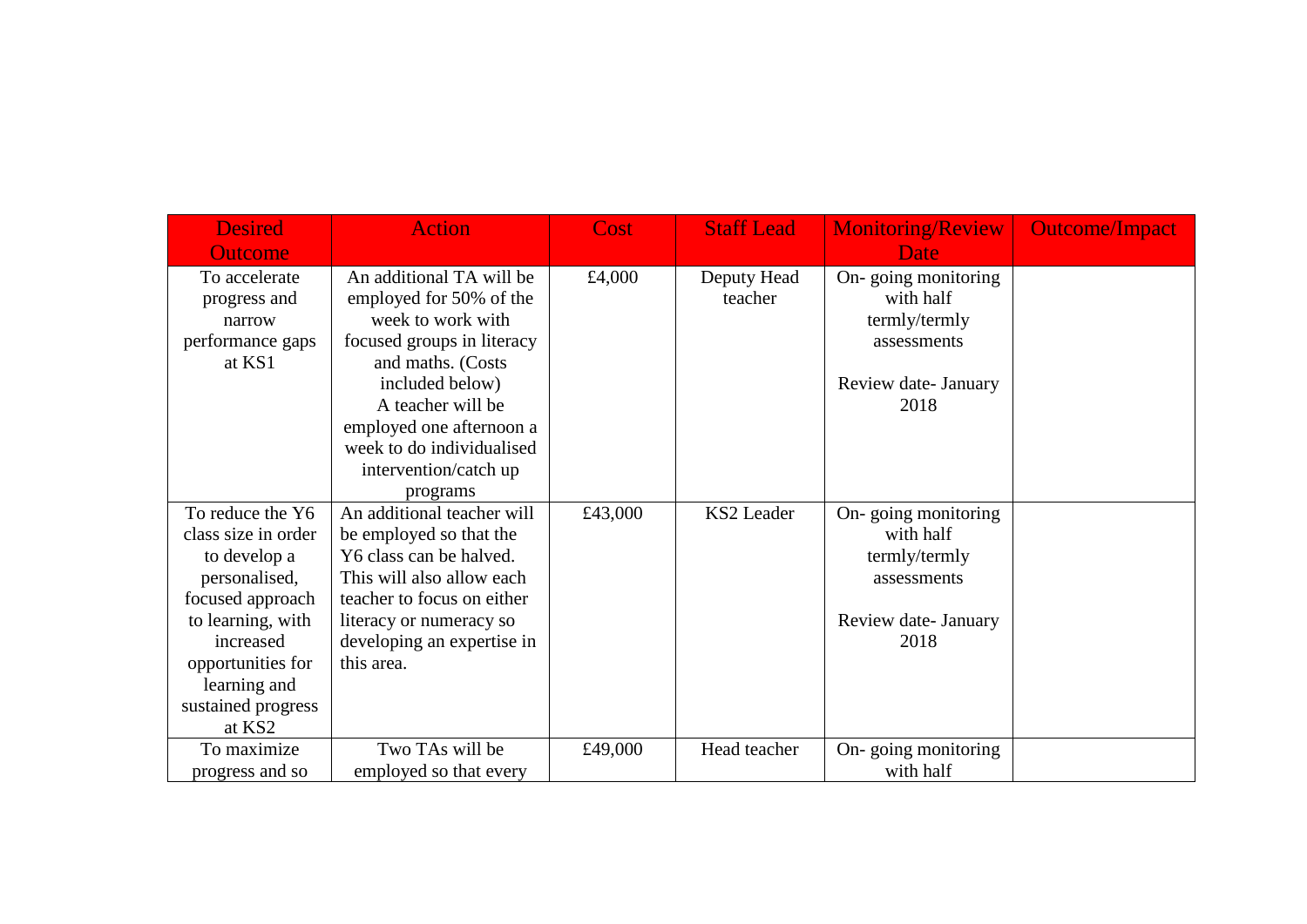| narrow gaps across  | class at least two members  |        |              | termly/termly           |  |
|---------------------|-----------------------------|--------|--------------|-------------------------|--|
| all of the school   | of staff so allowing        |        |              | assessments             |  |
| through individual  | interventions to occur      |        |              |                         |  |
| and group           | matched to specific         |        |              | Review date- January    |  |
| interventions.      | abilities and desired       |        |              | 2018                    |  |
|                     | outcomes                    |        |              |                         |  |
| To increase the     | Free access to breakfast    | £4,000 | Head teacher | This is to be           |  |
| attendance of the   | club is to be offered to    |        |              | monitored termly for    |  |
| Pupil               | those PP/FSM children       |        |              | uptake and impact on    |  |
| Premium/Free        | whose attendance is below   |        |              | attendance              |  |
| <b>School Meals</b> | expectations.               |        |              |                         |  |
| children            | Cool milk to increase       | £1,400 |              | Review date- July       |  |
|                     | participation/concentration |        |              | 2017                    |  |
|                     | in school activities        |        |              |                         |  |
|                     |                             |        |              |                         |  |
| For all pupils to   | All pupils in Y4 have       | £3,000 | Head teacher | Monitored termly with   |  |
| learn to play an    | brass lessons once a week   |        |              | an annually music       |  |
| instrument as a     | with those PP children      |        |              | show occurring to       |  |
| means of            | who want to continue this   |        |              | show case the           |  |
|                     |                             |        |              | children's' talents for |  |
| extending learning  | in Y5 having the fees paid  |        |              |                         |  |
| opportunities and   | for by the school           |        |              | all the school and the  |  |
| gaining             |                             |        |              | parents                 |  |
| confidence/success  |                             |        |              | Review date- July       |  |
|                     |                             |        |              | 2017                    |  |
| To ensure all       | All OAA/Educational         | £6,060 | Head teacher | Monitored termly and    |  |
| pupils have access  | visits are subsidized so    |        |              | on an individual basis  |  |
| to all external     | allowing all of the         |        |              |                         |  |
| learning            | children the chance to      |        |              | Review date- July       |  |
| opportunities as a  | fully participate           |        |              | 2017                    |  |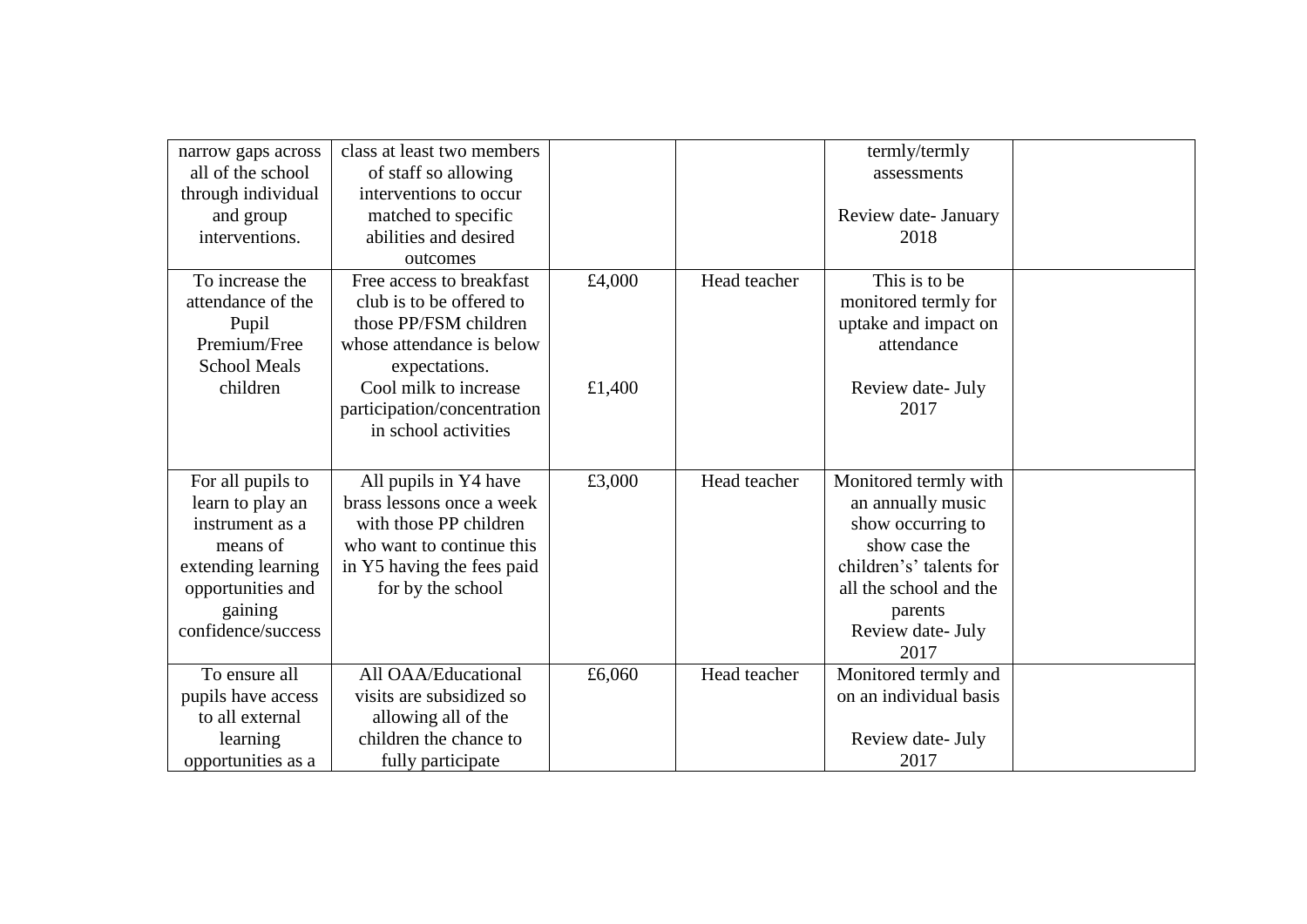| means of        |  |  |  |
|-----------------|--|--|--|
| maximising      |  |  |  |
| progress and    |  |  |  |
| narrowing gaps, |  |  |  |
| with horizons   |  |  |  |
| being broadened |  |  |  |

# **Impact of Pupil Premium Spending 2016-17**

| Project                          | Outcome/Impact                                                        |
|----------------------------------|-----------------------------------------------------------------------|
| <b>Extra Tuition/Boosters Y6</b> | This allowed all of the Pupil Premium pupils in Y6 to have up to 10   |
|                                  | sessions of Extra Tuition in Maths. The results being-21% made 3      |
|                                  | jumps progress, 28.5% made 4 jumps progress, 28.5% made 5 jumps       |
|                                  | progress, 14% made 6 jumps progress and 7% made 7 jumps progress      |
|                                  | (3 jumps is expected progress for the year).                          |
|                                  | Pupil Premium children attained than Non Pupil Premium children in    |
|                                  | all subjects at the expected standard in Y6.                          |
| Additional Teacher in Y6         | In 2017 the results were above National overall except in GPS. There  |
|                                  | was a significant increase in children achieving Greater Depth across |
|                                  | all subject areas.                                                    |
| Additional TA in Y2 for 50%      | Overall standards are being maintained and improved at KS, with the   |
|                                  | 2017 Pupil Premium gap being an improvement on 2016. There was a      |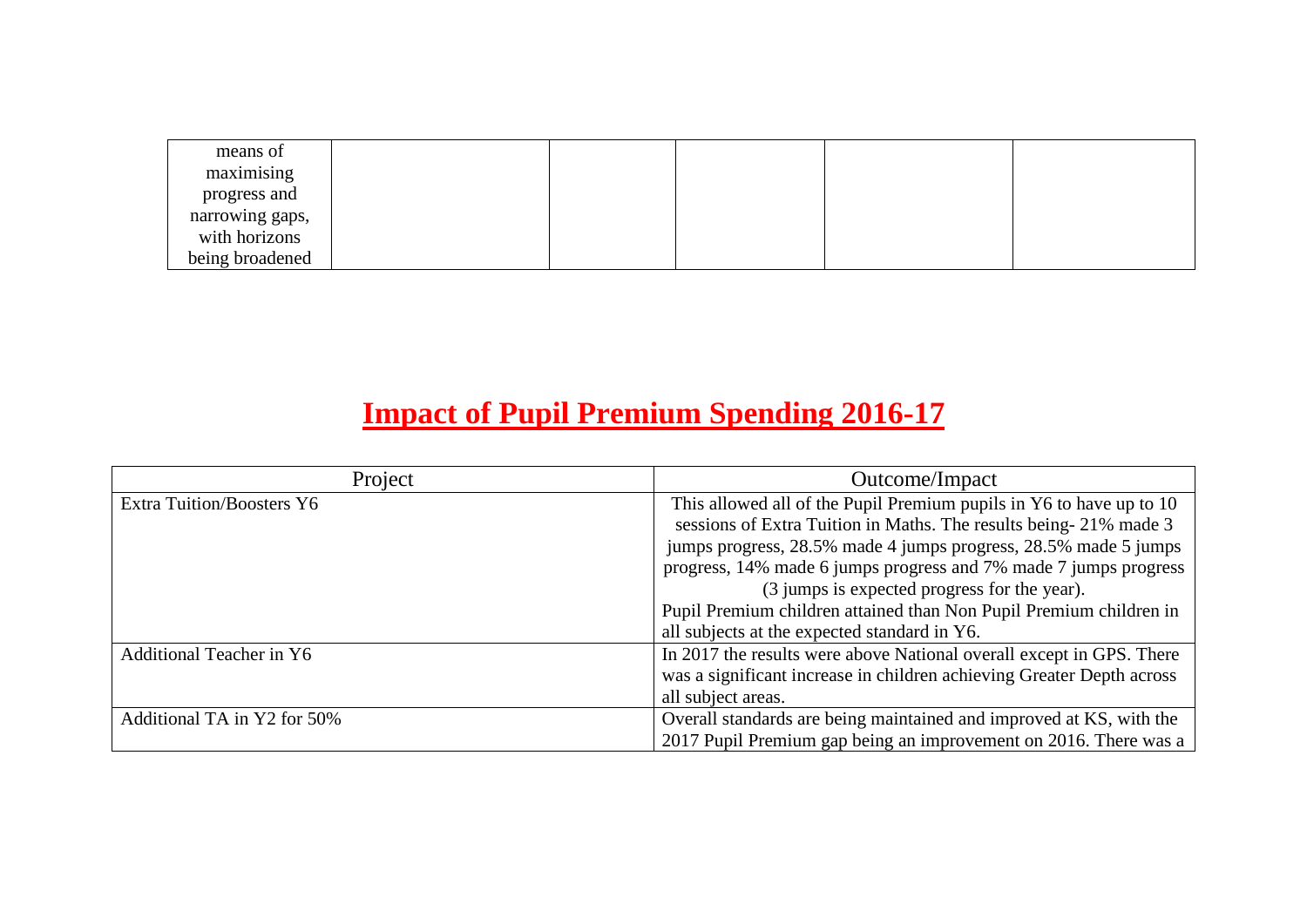|                                   | significant increase in children achieving Greater Depth especially in |  |  |
|-----------------------------------|------------------------------------------------------------------------|--|--|
|                                   | maths.                                                                 |  |  |
| <b>Additional Support Staff</b>   | Data tracking across school shows that standards are being             |  |  |
|                                   | maintained and improved. All of the year groups are making at least    |  |  |
|                                   | expected and many making more than expected progress.                  |  |  |
| <b>Music Tuition</b>              | All Y4 pupils can play an instrument and 15 have continued into Y5     |  |  |
|                                   | and 3 have continued into Y7 from Y6. All performed in front of        |  |  |
|                                   | parents at the Summer Music Show.                                      |  |  |
| <b>OAA/Educational Visits</b>     | All children accessed 2 educational visit experiences across the year  |  |  |
|                                   | which has maximized progress and motivation. Y6 attended a             |  |  |
|                                   | residential experience which greatly increased their self-confidence   |  |  |
|                                   | and made the move to KS3 smooth and successful- they all have          |  |  |
|                                   | settled in well. The high percentage of pupils in the Green section of |  |  |
|                                   | Assertive Mentoring has been maintained.                               |  |  |
| <b>Action Plans/Interventions</b> | Data tracking across school shows that standards are being             |  |  |
|                                   | maintained and improved. All of the year groups are making at least    |  |  |
|                                   | expected and many making more than expected progress.                  |  |  |
|                                   |                                                                        |  |  |
| Attendance                        | Pupil Premium attendance for the year was 94.42 and Non Pupil          |  |  |
|                                   | Premium attendance was 94.71 so there is a minimal gap.                |  |  |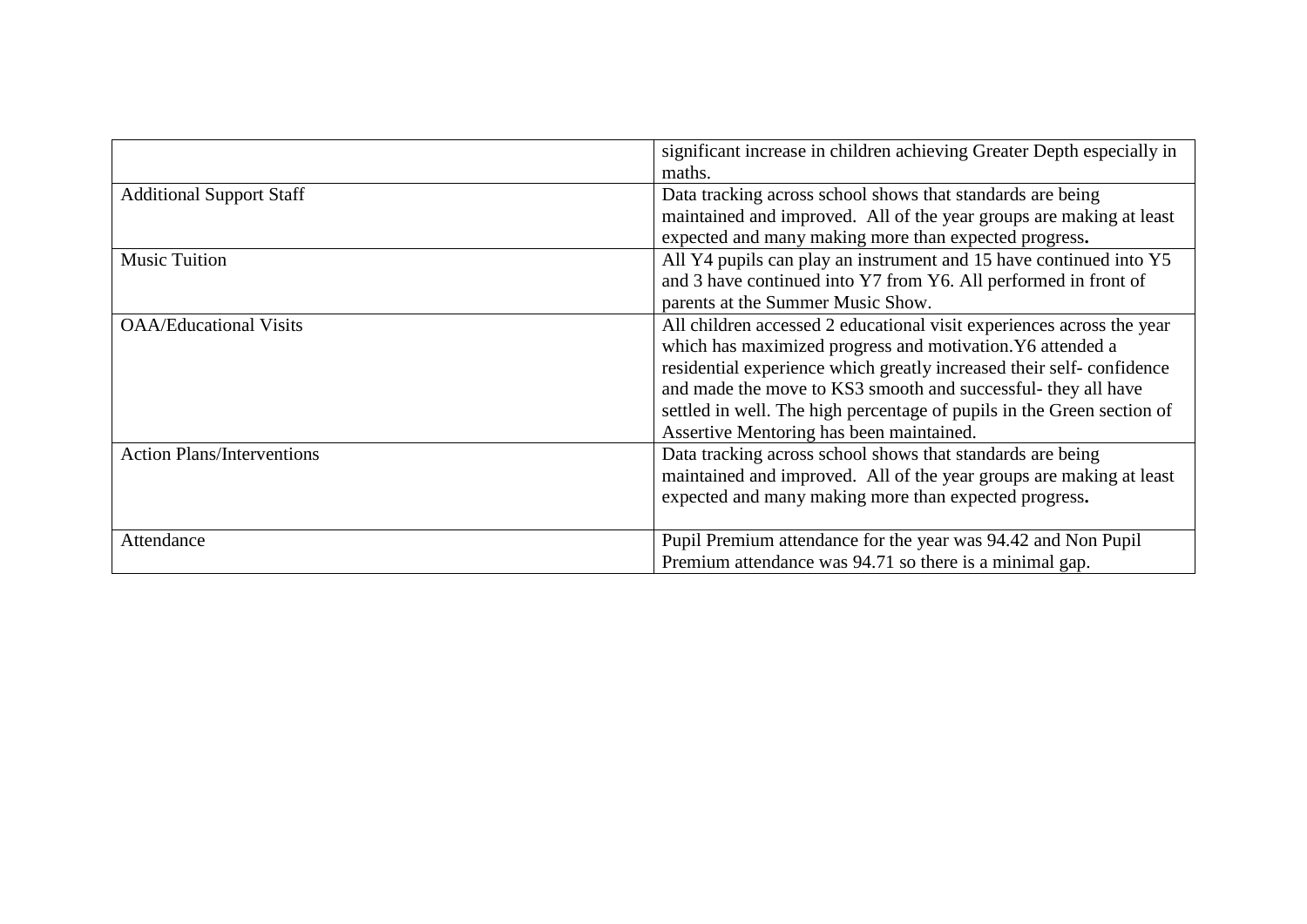## **EYFS GLD Outcomes-**

|              | 2017 | 2016 | 2015                     |
|--------------|------|------|--------------------------|
| All          |      | 59.5 | 40.6                     |
| $\mathbf{p}$ | OU   | 40   | $\cap$ $\subset$<br>⊥∠.J |
| Non-PP       | 54   | 66.7 | 50.0                     |

# **Y1/2 Phonic Results-**

|           | ALL<br>2017 | 2017 PP          | 2016 All       | 2016 PP       | 2015 All              | 2015 PP |
|-----------|-------------|------------------|----------------|---------------|-----------------------|---------|
| 3 T 1     | 76          | $\epsilon$<br>U. |                | --<br>v,      | 64.7                  | 50.7    |
| 370<br>∸∸ |             | 60               | 017<br>' * * 1 | Q75<br>0 I .J | $\epsilon$ 1<br>G. 10 | 50      |

## **PP Attainment KS1- (At expected)**

| Subject | 2017 PP   | 2016 PP (New Expectations) | $2015PP(2b+)$ |
|---------|-----------|----------------------------|---------------|
| Reading | ັບ        | 53 R<br>JJ.C               | 68.8          |
| Writing | - ^<br>ັບ | 46.2                       | 50            |
| Maths   | υJ        | <u>53.8</u>                | 56.3          |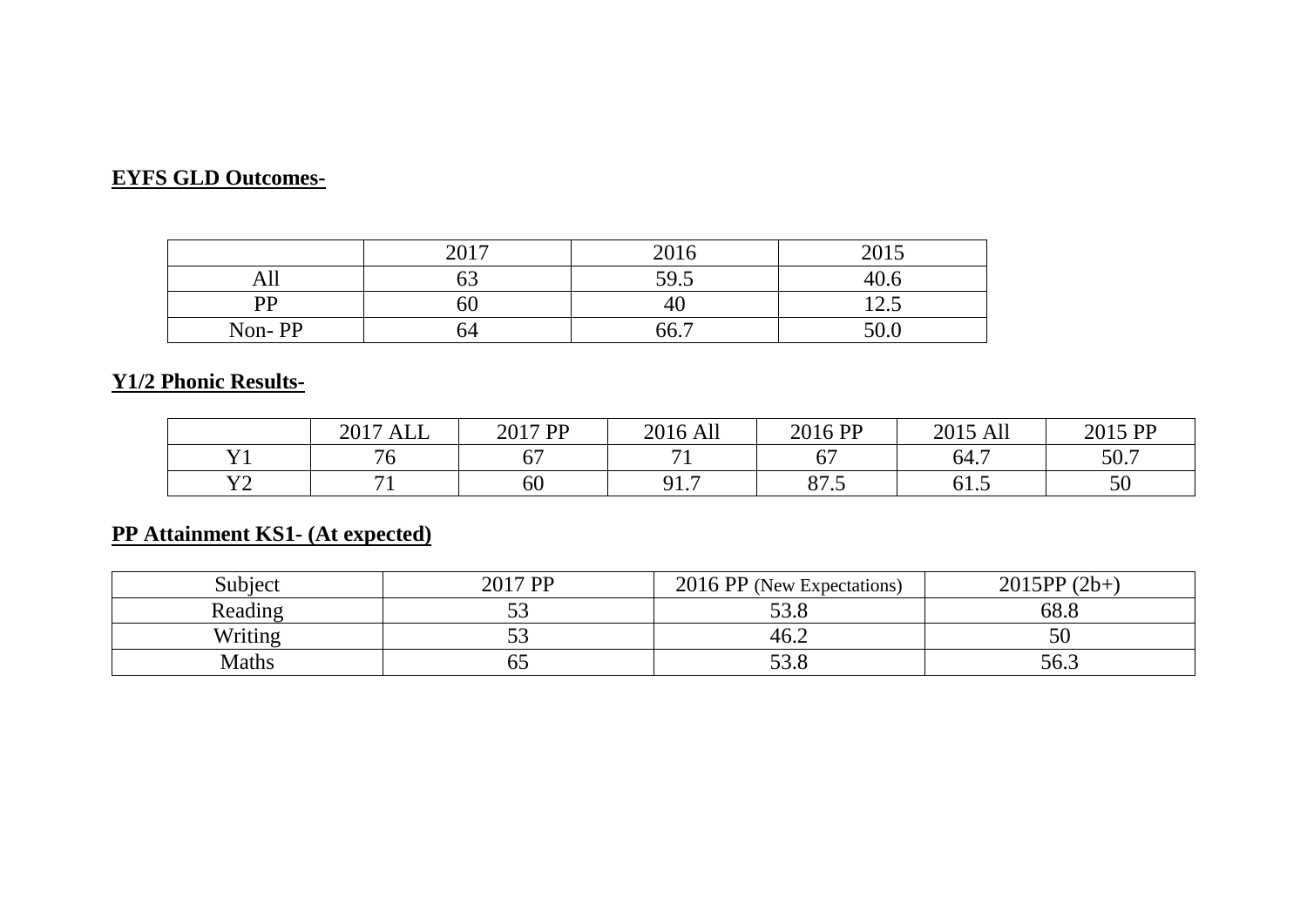| Subject               | 2017 | $12016$ (New Expectations) | 201  |
|-----------------------|------|----------------------------|------|
| Reading               | 88   |                            |      |
| Writing               |      |                            | ററ   |
| <b>Maths</b>          | 94   | ov                         | 66.7 |
| PP L <sub>4</sub> RWM | - '  | ັ                          | 66.  |

# **PP Attainment KS2- (At expected)**

## **Narrowing the Gap- the gap between PP and Other pupils at EYFS-**

|      | GLD Gap%     |
|------|--------------|
| 2017 | -4           |
| 2016 | $-26.7$      |
| 2015 | $-5^{\circ}$ |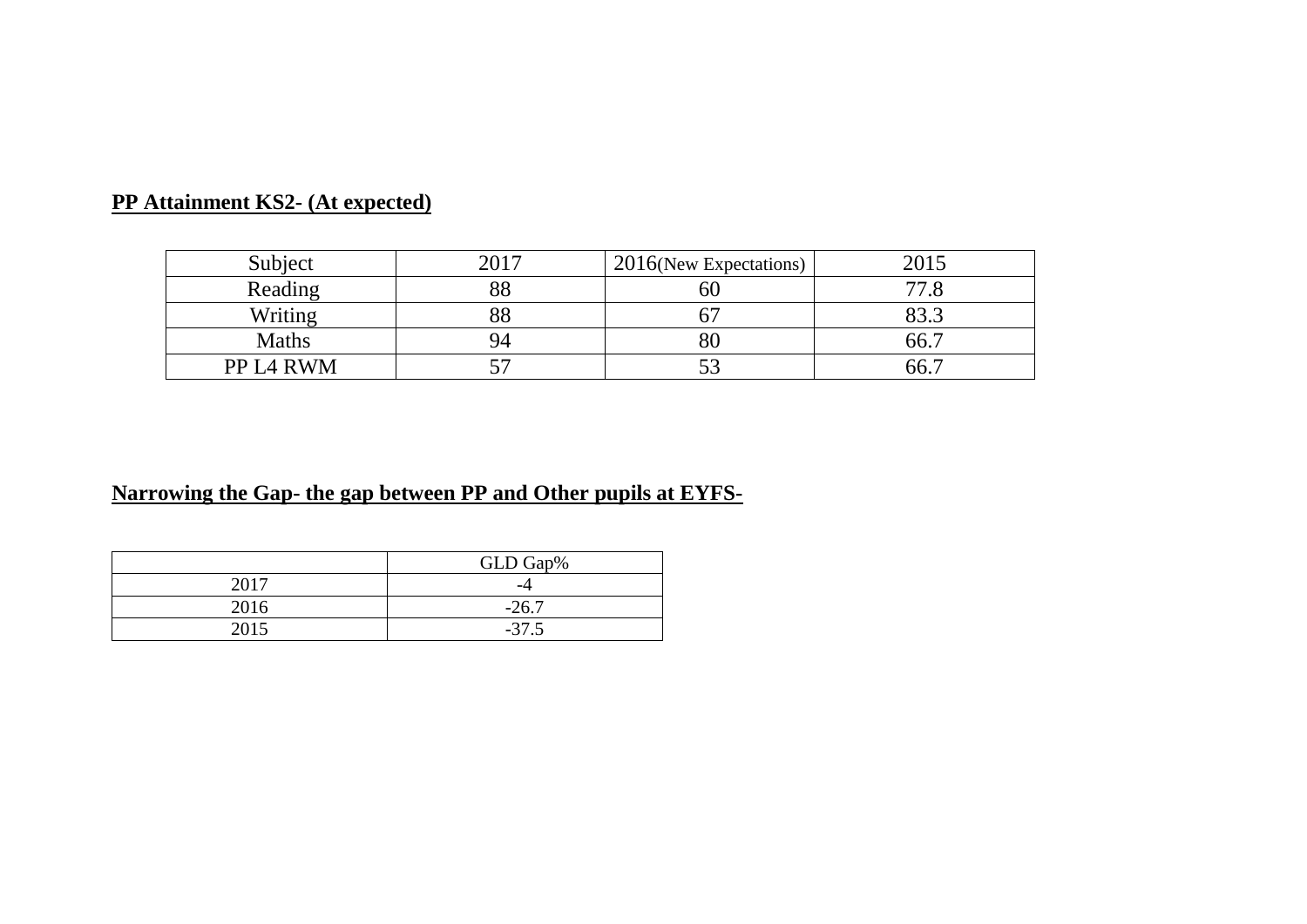#### **Narrowing the Gap- the % gap between PP and Other pupils at KS1 -**

|                         | <b>Reading Gap</b> | <b>Writing Gap</b> | Maths Gap |
|-------------------------|--------------------|--------------------|-----------|
| 2017                    | -24                | -44                |           |
| 2016 (New Expectations) | $-36.2$            | $-38.8$            | $-30.4$   |
| 2015                    | 77<br>- 1<br>. .   | -14.               | $-0.4$    |

\*KS1 Action Plan in place to narrow this gap\*

#### **Narrowing the Gap- the % gap between PP and Others NATIONALLY at KS1-**

|      | <b>Reading Gap</b>                          | <b>Writing Gap</b>                                   | Gap<br>Maths ( |
|------|---------------------------------------------|------------------------------------------------------|----------------|
| 2017 |                                             |                                                      |                |
| 2016 | $\overline{\phantom{0}}$<br>$1 \cup 1 \cup$ | $-10.4$                                              | - 1<br>- 11    |
| 2015 | - 7<br>ັ                                    | $\sim$ $\sim$<br>$\overline{\phantom{0}}$<br>- - - - | ററ<br>-40      |

\*KS1 Action Plan in place to narrow this gap\*

## **Narrowing the Gap- the % gap between PP and Other pupils at KS2 -**

|                         | $\sim$<br>Reading Gap | <b>Writing Gap</b> | Maths Gap | <b>D</b> veral                         |
|-------------------------|-----------------------|--------------------|-----------|----------------------------------------|
| 2017                    | $\bigcirc$<br>-20     |                    |           |                                        |
| 2016 (New Expectations) | - 1<br>1J             | -∠4.∠              |           | ററ<br>20.4<br>$\overline{\phantom{0}}$ |
| 2015                    | -0.5                  | $-10$              | ن ريد     | $ -$<br>10.J                           |